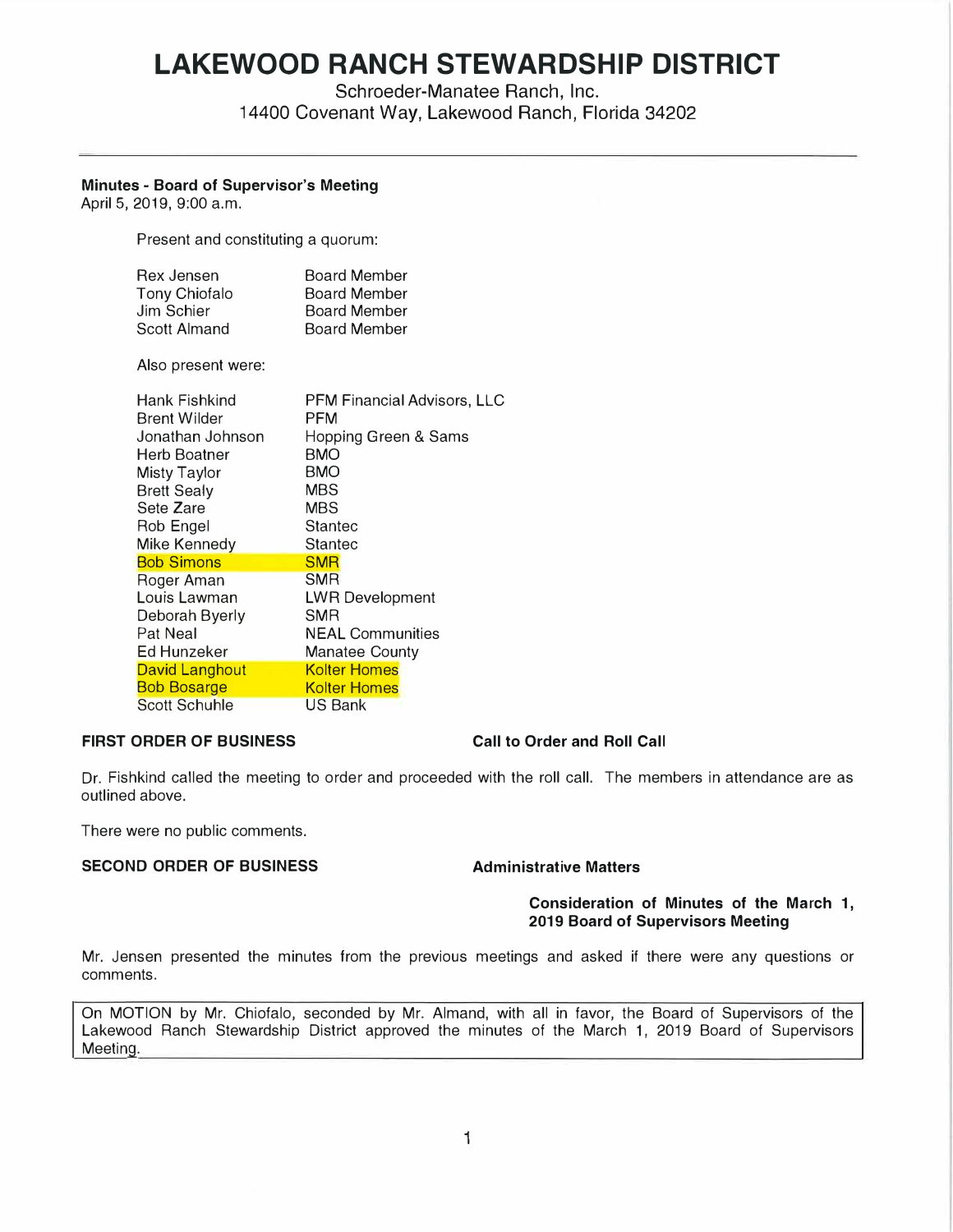### **THIRD ORDER OF BUSINESS Consideration of Richard Bedford's Resignation from the Board of Supervisors**  *(provided under separate cover)*

**• Nomination(s) for the Open Seat (Seat 5, Expires 11/2022)** 

**Mr. Johnson noted that he had received a letter of resignation from Mr. Bedford and had provided a copy to the District Manager's Office. Not Board action is required on the letter of resignation. Mr. Johnson noted that the vacant seat can be filled by nominations from the remaining Board Members followed by an affirmative vote.** 

**On MOTION by Mr. Schier, seconded by Mr. Chiofalo, with all in favor, the Board of Supervisors of the Lakewood Ranch Stewardship District nominated Mr. Ed Hunzeker to fill the vacant seat on the Board of Supervisors.** 

**Mr. Jensen noted that Mr. Hunzeker will be the first resident Board Member. Dr. Fishkind administered the oath of office to Mr. Hunzeker.** 

# **FOURTH ORDER OF BUSINESS BUSINESS Business Matters**

**Consideration of Matters Relative to the Isles at Lakewood Ranch, Series 2019 Bond Issuance** 

- **A. Presentation of Final Supplemental Engineer's Report**
- **8. Presentation of Final Supplemental Assessment Report**
- **C. Resolution 2019-18, Supplemental Assessment Resolution**
- **D. Disclosure of Public Financing**
- **E. Other Matters** *(provided under separate cover)*

**Mr. Kennedy noted that his office had reviewed the report and the cost summary and found it to be accurate. Dr. Fishkind reviewed the supplemental report noting that it is typical for the Developer to contribute a significant portion of the infrastructure so that the assessment levels do not become obstacles to sales. The final bond sizing came in favorable for which Dr. Fishkind commended the underwriter.** 

**Mr. Johnson reviewed the details of the supplemental assessment resolution.** 

Lakewood Ranch Stewardship District approved Resolution 2019-18, Supplemental Assessment Resolution. **On MOTION by Mr. Almand, seconded by Mr. Schier, with all in favor, the Board of Supervisors of the** 

**Mr. Johnson reviewed the disclosure document.** 

**On MOTION by Mr. Chiofalo, seconded by Mr. Almand, with all in favor, the Board of Supervisors of the**  Lakewood Ranch Stewardshin District approved the Disclosure of Public Financing.

**Mr. Johnson noted that a requisition in the full amount in the construction account, \$[6,826,980.51,](https://6,826,980.51) will be presented for approval later.** 

**Mr. Sealy provided details of the terms of the interest rate. Mr. Wilder provided comments.** 

**FIFTH ORDER OF BUSINESS Consideration of Matters Relative to the Cresswind, Series 2019 Bond Issuance** 

- **A. Presentation of Revised Master Engineer's Report**
- **B. Presentation of Revised Master Assessment Report**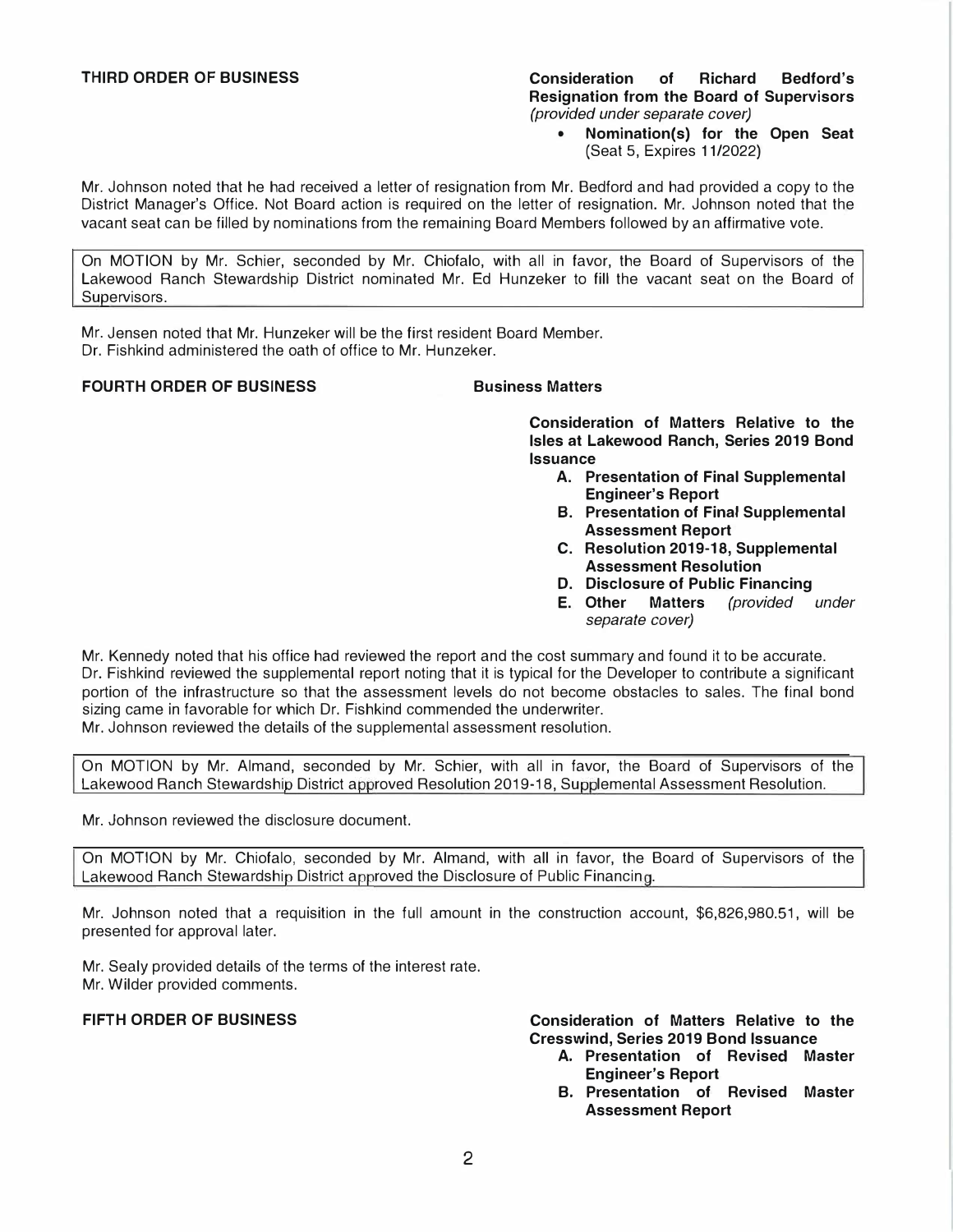- **C. Public Hearing on the Imposition of Special Assessments** 
	- **o Public Comments and Testimony**
	- **o Board Comments**
- **D. Resolution 2019-21, Levying Master Special Assessments**
- **E. Resolution 2019-22, Delegation Resolution** 
	- **o Twenty-Third Supplemental Trust Indenture**
	- **o Preliminary Offering Memorandum**
	- **o Bond Purchase Agreement**
	- **o Continuing Disclosure Agreement**

**Dr. Fishkind introduced the Cresswind Project noting that the financing structure is now also available to home**  builders. Mr. Kennedy presented the engineer's report and confirmed that there had been no substantial **changes to the report since it was first presented to the Board.** 

*D***r. Fish***k***ind presented the Revised Master Assessment Methodology Report noting it had been slightly updated. The** *D***eveloper is ma***k***ing a substantial contribution to the capital in order to** *k***eep the assessment levels competitive. Mr. Jensen noted for the record that the assessment would only be applied to the Cresswind Project.** *D***r. Fish***k***ind confirmed that it is his opinion that the assessment methodology as presented to the Board and adopted for purposes of today's public hearing fairly and reasonably allocates the benefit from the improvements contemplated by the engineer's report.** *D***r. Fish***k***ind furthermore confirmed that the burden of the debt to be placed on the land is exceeded by the benefit of the improvements that the** *D***istrict is providing by this mechanism.** *D***r. Fishkind clarified the master and supplemental assessments.** 

**On MOTION by Mr. Chiofalo, seconded by Mr. Almand, with all in favor, the Board of Supervisors of the Lakewood Ranch Stewardship District opened the public hearing.** 

**There were no public Comments.** 

**On MOTION by Mr. Chiofalo, seconded by Mr. Almand, with all in favor, the Board of Supervisors of the Lakewood Ranch Stewardship District closed the public hearing.** 

**Mr. Johnson provided details of resolution 2019-21.** 

On MOTION by Mr. Almand, seconded by Mr. Schier, with all in favor, the Board of Supervisors of the Lakewood Ranch Stewardship District approved Resolution 2019-21, Levying Master Special Assessments.

**Ms. Taylor reviewed the details of resolution 2019-22.** 

**Mr. Johnson as***k***ed for page 4, section 11 of the resolution to be updated to reference PFM as opposed to Fishkind & Associates.** 

**On MOTION by Mr. Chiofalo, seconded by Mr. Almand, with all in favor, the Board of Supervisors of the**  Lakewood Ranch Stewardship District approved Resolution 2019-22, Delegation Resolution.

### **SIXTH ORDER OF BUSINESS Consideration of Matters Relative to the Stock - Lake Club Phase 4 Bond Issuance**

- **A. Presentation of Revised Master Engineer's Report**
- **B. Presentation of Preliminary**
- **Supplemental Assessment Report C.** Resolution **Resolution**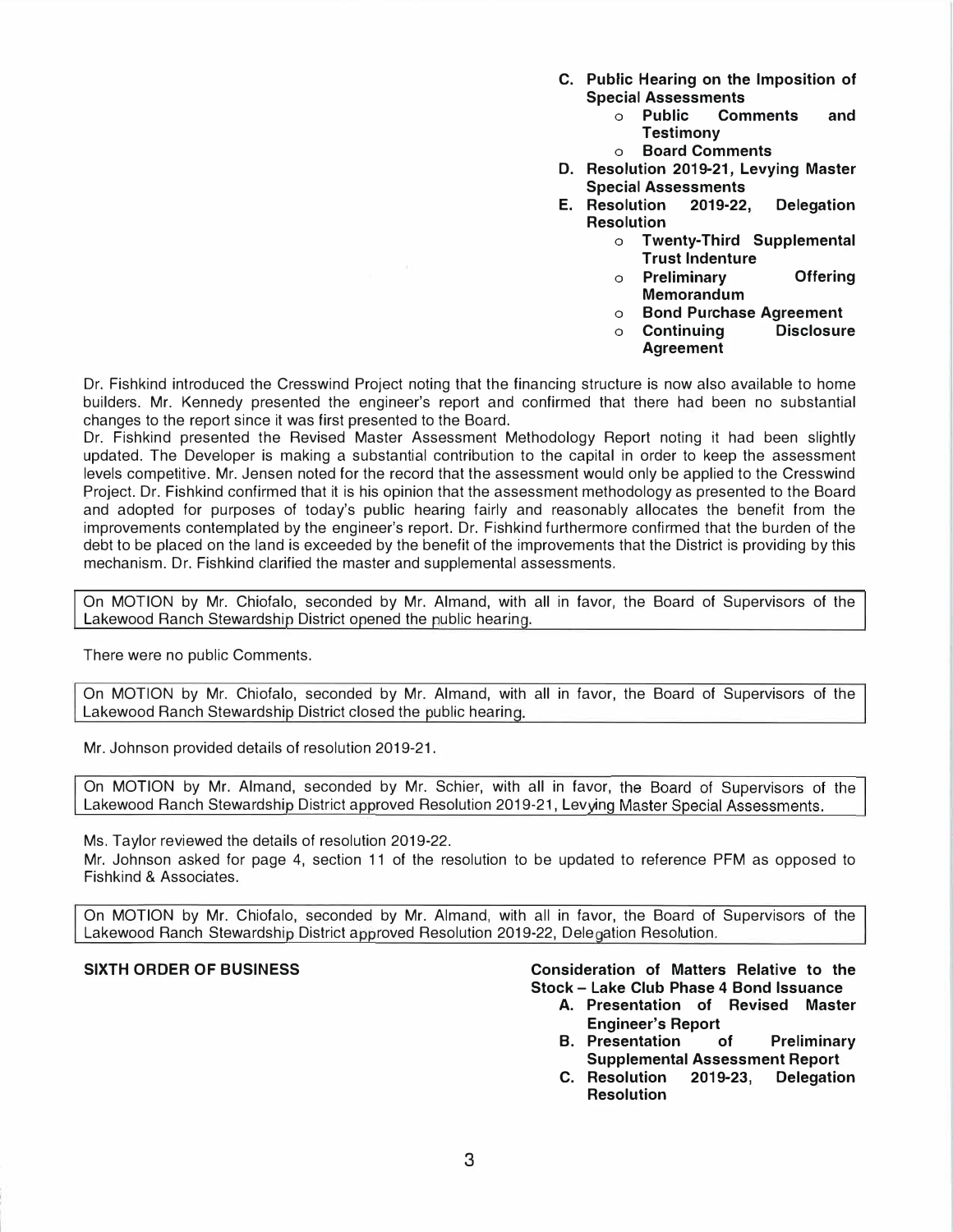| O | <b>Twenty-Second</b> |              |
|---|----------------------|--------------|
|   | Supplemental         | <b>Trust</b> |
|   | Indenture            |              |

- **o Preliminary Offering Memorandum**
- **o Bond Purchase Agreement**
- **o** Continuing **Agreement**

**Dr. Fishkind noted that this is the final phase of the Stock - Lake Club Phase 4 Bond Issuance and that the District is working hard to support the high activity level within the District. Mr. Jensen noted that it is development activity for a number of separate distinct independent Landowners.** 

**Mr. Kennedy noted that his office had reviewed the engineer's report, which reflected the two different sources of funds.** 

**Dr. Fishkind noted there had been slight updates to the report included in the agenda packet and directed the Board's attention to page 4, Table 2, documenting the developer contribution per the engineer's estimated costs.** 

**Ms. Taylor reviewed details of resolution 2019-23 noting that this resolution would be updated as well to reference PFM as opposed to Fishkind & Associates.** 

Lakewood Ranch Stewardship District approved Resolution 2019-23, Delegation Resolution. **On MOTION by Mr. Chiofalo, seconded by Mr. Almand, with all in favor, the Board of Supervisors of the** 

# **SEVENTH ORDER OF BUSINESS Consideration of Resolution 2019-24, Investment Policies**

**Dr. Fishkind reviewed previous investment policies and explained why it would be beneficial for the District to consider additional investment opportunities. Mr. Johnson noted that the District cannot go outside of what is dictated by the various bond indentures. There was a discussion. Mr. Johnson will re-work the documents and bring them back to the Board for consideration at the next meeting.** 

**EIGHTH ORDER OF BUSINESS Consideration of Agreement between the District and Irrigation Design Associates, Inc. for Irrigation Installation Services and Materials (Bourneside Blvd. Phase 1 South; Masters Ave. to SR70 Project)** 

**Mr. Lawman presented the agreement with IDA for the total amount of [\\$133,907.50](https://133,907.50).** 

**On MOTION by Mr. Chiofalo, seconded by Mr. Almand, with all in favor, the Board of Supervisors of the Lakewood Ranch Stewardship District approved the agreement between the District and Irrigation Design Associates, Inc.** 

# **NINTH ORDER OF BUSINESS Consideration of Agreement between the District And SMR Farms, LLC for**<br>**District and Services** and **Landscape Materials (Bourneside Blvd. Phase 1 South; Masters Ave. to SR70 Project)**

**Mr. Lawman presented the agreement with IDA for the total amount of \$[113,708.00](https://113,708.00). Mr. Johnson noted for the record that there would be no conflict for board members to vote on any items related to SMR Farms, LLC.** 

**On MOTION by Mr. Almand, seconded by Mr. Chiofalo, with all in favor, the Board of Supervisors of the**  Lakewood Ranch Stewardship District approved the agreement between the District and SMR Farms, LLC.

**TENTH ORDER OF BUSINESS Consideration of Agreement between the District and Altec Lakes and Natural Areas Inc. for Landscape and Irrigation Maintenance Services**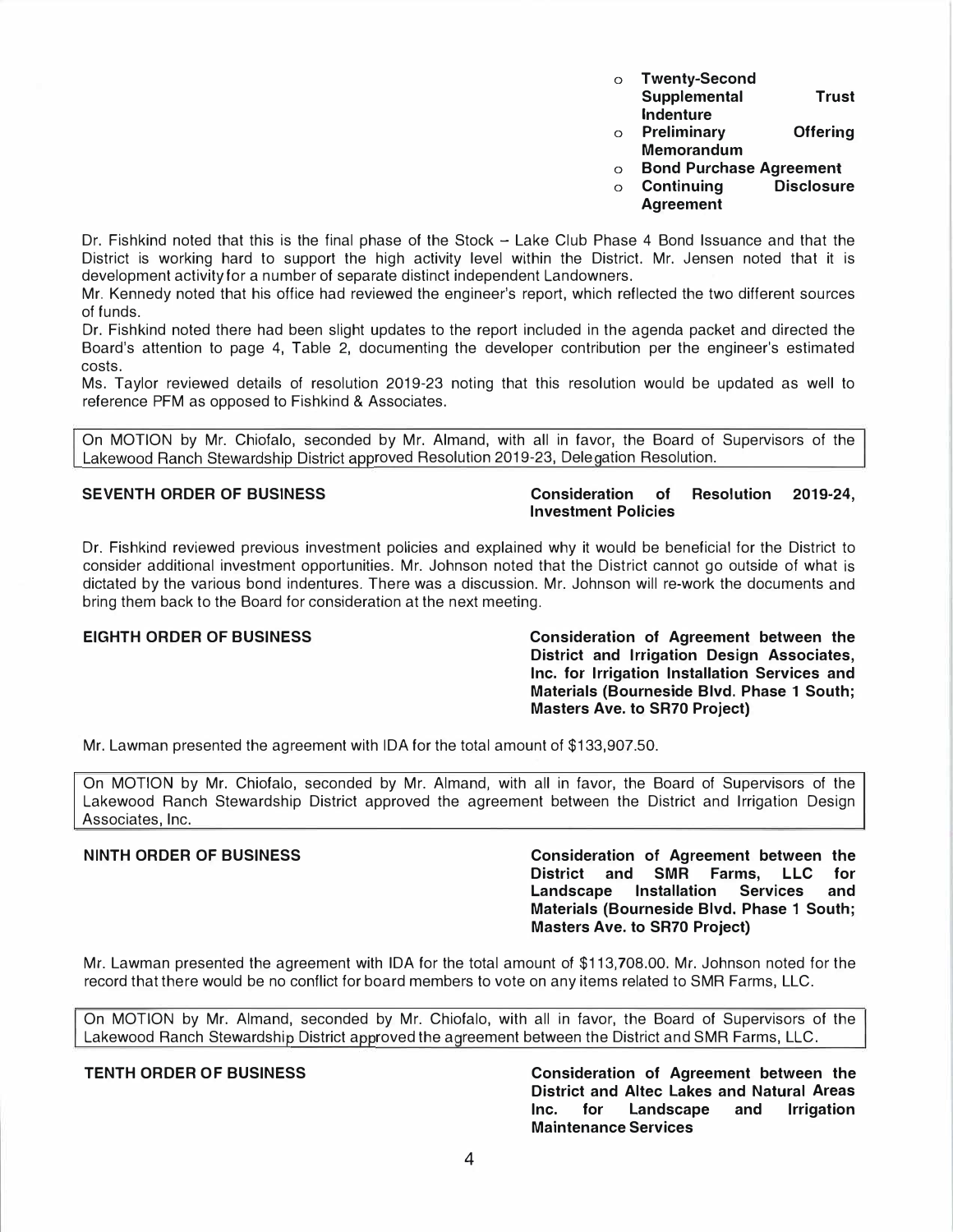**Mr. Lawman presented the agreement with IDA for the total amount of [\\$11,517.00](https://11,517.00).** 

**On MOTION by Mr. Chiofalo, seconded by Mr. Almand, with all in favor, the Board of Supervisors of the Lakewood Ranch Stewardship District approved the agreement between the District and Altec Lakes and Natural Areas Inc.** 

## **ELEVENTH ORDER OF BUSINESS**

# **Financial Matters**

**Mr. Almand presented for the Board's Consideration:** 

# **Draw Requests & Requisitions**

### **Requisition List for Draw No. 20 Del Webb - Series 2017 A Bond**

**On MOTION by Mr. Chiofalo, seconded by Mr. Schier, with all in favor, the Board of Supervisors of the Lakewood Ranch Stewardship District approved Draw No. 20, Del Webb - Series 2017 A Bond.** 

> **Requisition List for Draw No. 4 Lakewood Centre & NW Sector Series 2018 Bond**

**On MOTION by Mr. Chiofalo, seconded by Mr. Schier, with all in favor, the Board of Supervisors of the Lakewood Ranch Stewardship District approved Draw No. 4 for Lakewood Centre & NW Sector.** 

### **Requisition List for Draw No. 51 Lakewood Centre North - Series 2015 A**

**On MOTION by Mr. Chiofalo, seconded by Mr. Schier, with all in favor, the Board of Supervisors of the Lakewood Ranch Stewardship District approved Draw No. 51 for Lakewood Centre North - Series 2015 A.** 

# **Requisition List for Draw No. 23 Lakewood Centre South - Pre-Funding**

**On MOTION by Mr. Chiofalo, seconded by Mr. Schier, with all in favor, the Board of Supervisors of the**  Lakewood Ranch Stewardship District approved Draw No. 23 for Lakewood Centre South.

> **Requisition List No. 5 Northeast Sector Phase 1B Series 2018 Bond**

**On MOTION by Mr. Chiofalo, seconded by Mr. Schier, with all in favor, the Board of Supervisors of the**  Lakewood Ranch Stewardship District approved Requisition List No. 5 for Northeast Sector Phase 1B.

> **Requisition List No. 46 The Villages of Lakewood Ranch South - Pre-Funding**

**On MOTION by Mr. Chiofalo, seconded by Mr. Schier, with all in favor, the Board of Supervisors of the Lakewood Ranch Stewardship District accepted the Pre-Funding and approved payment of Requisition List No. 46 for The Villages of Lakewood Ranch South.** 

> **Requisition List for Draw No. 39 The Villages of Lakewood Ranch South - Series 2016 A Bond**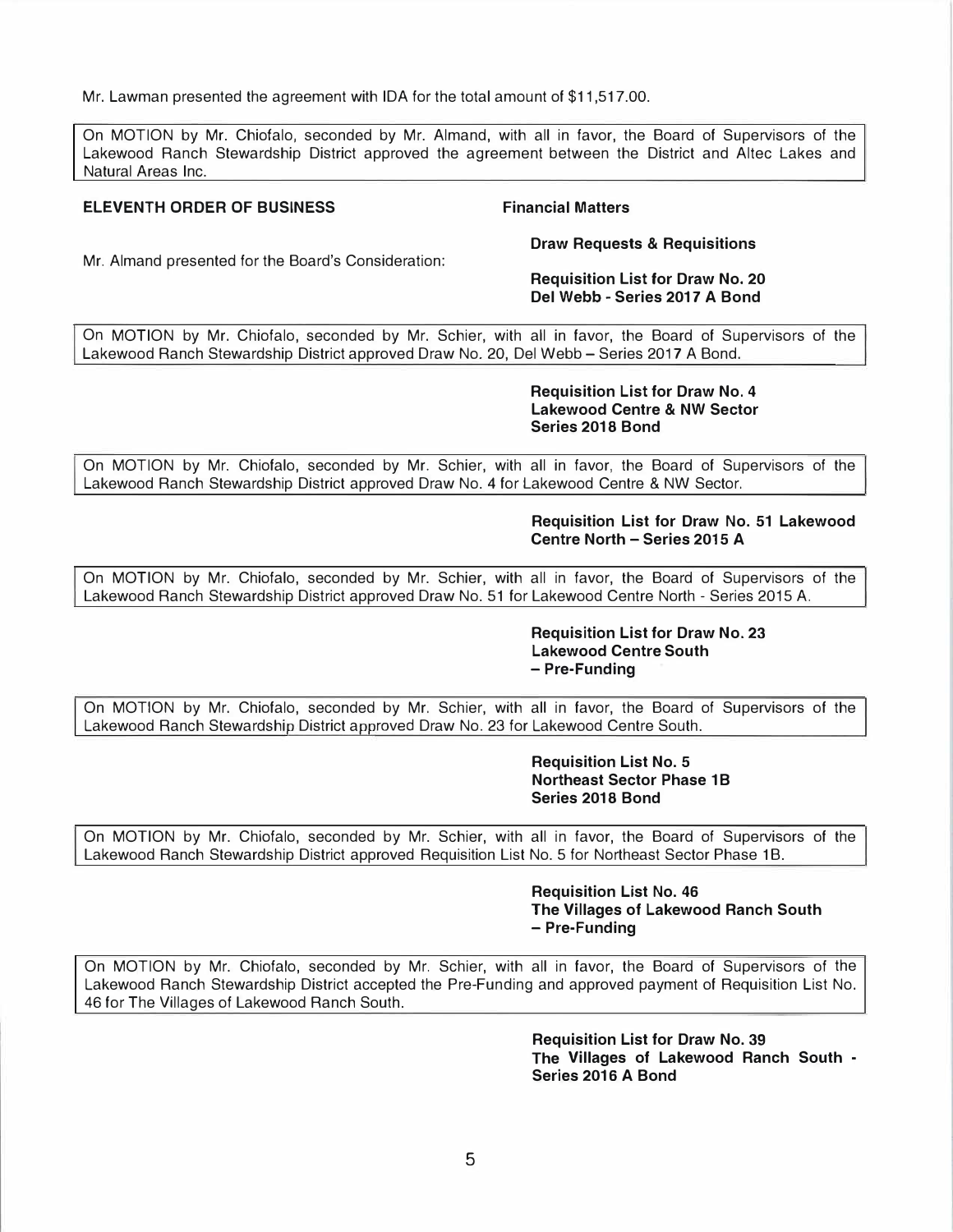**On MOTION by Mr. Chiofalo, seconded by Mr. Schier, with all in favor, the Board of Supervisors of the Lakewood Ranch Stewardship District approved Draw No. 39 for The Villages of Lakewood Ranch South - Series 2016 A Bonds.** 

> **Draw No. 1 The Isles at Lakewood Ranch Project - Phase 1 - Series 2019 Bonds**

**On MOTION by Mr. Chiofalo, seconded by Mr. Schier, with all in favor, the Board of Supervisors of the Lakewood Ranch Stewardship District approved Draw No. 1 for The Isles at Lakewood Ranch Project - Phase 1 - Series 2019 Bonds.** 

# **TWELFT ORDER OF BUSINESS COMPILATION COMPILATION Report**

**No Comments** 

# **THIRTEENS ORDER OF BUSINESS Staff Reports**

**Manager's Report - No Report** 

### **Attorney's Report -**

**Mr. Johnson noted that the boundary amendment is moving smoothly through the legislative session and District Counsel is watching other bills or legislative changes that might affect the District. Mr. Sealy provided updates on the timeline for both upcoming bond issuances.** 

# **Engineer's Report -**

**Mr. Engel presented for the Board's approval: Change Order No. 67 under Specific** 

**Authorization No. 79 Stantec Waterside Neighborhood 8** 

**Mr. Aman noted that that infrastructure is not yet in place but is completed to be completed in September.** 

**On MOTION by Mr. Chiofalo, seconded by Mr. Almand, with all in favor, the Board of Supervisors of the Lakewood Ranch Stewardship District approved Change Order No. 67 under Specific Authorization No. 79, Stantec.** 

> **Change Order No. 3 Woodruff & Sons, Inc. Villages of Lakewood Ranch - Lakewood Ranch Blvd (Fruitville-South) Clean-Out Existing Box Culvert and Form and Pour Structure OS 96**

**On MOTION by Mr. Chiofalo, seconded by Mr. Almand, with all in favor, the Board of Supervisors of the Lakewood Ranch Stewardship District approved Change Order No. 3, Woodruff & Sons, Inc.** 

> **Change Order No. 11 Ryangolf Corporation Uihlein Rd & Rangeland Pkwy Improvement 1 A for Uihlein Road - Plan Updates Type B Stabilization, Base & Asphalt 1 B for Rangeland Parkway - Type B Stabilization, Reduce Base & Asphalt**

**On MOTION by Mr. Almand, seconded by Mr. Chiofalo, with all in favor, the Board of Supervisors of the Lakewood Ranch Stewardship District approved Change Order No. 11, Ryangolf Corporation.**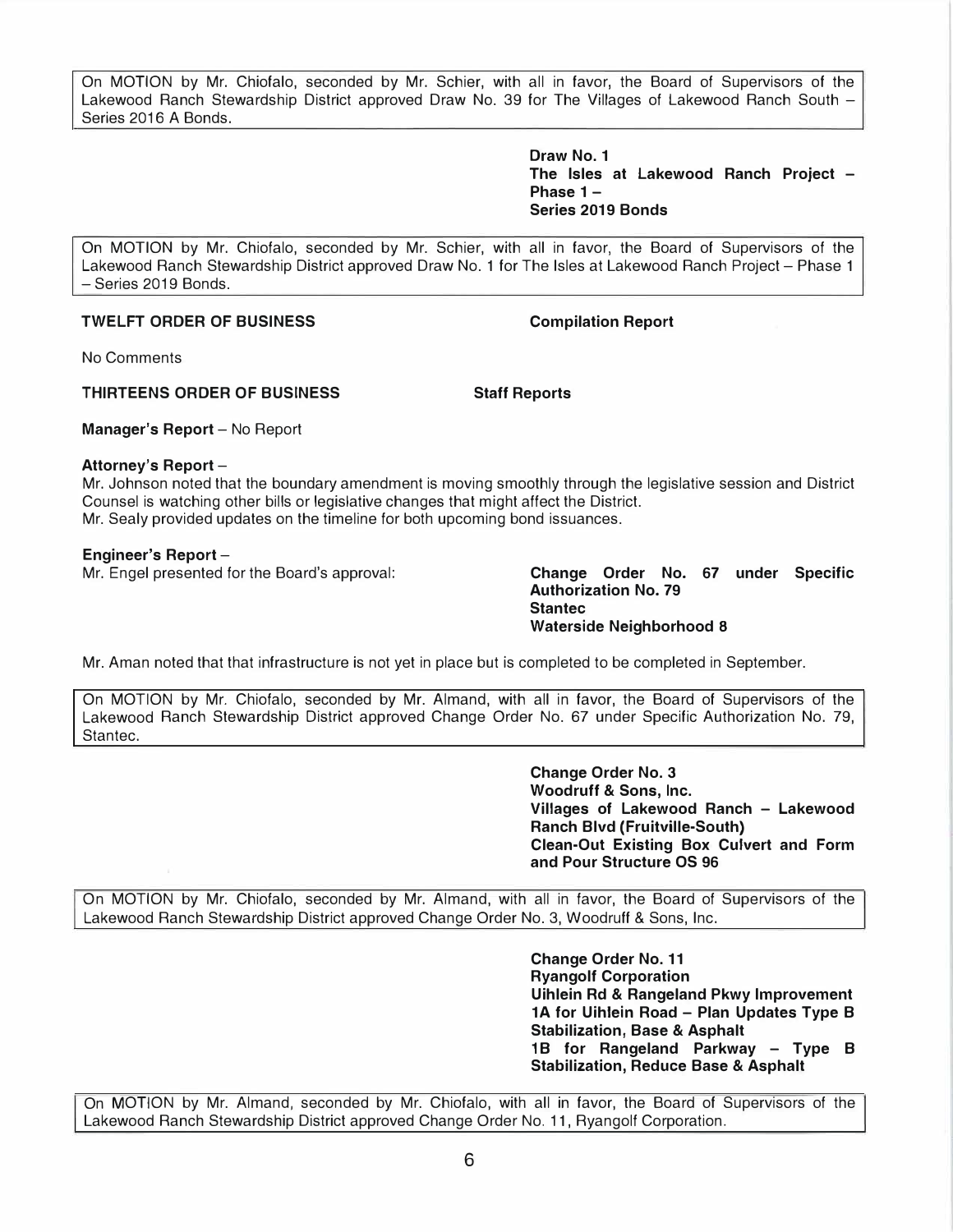**Change Order No. 12 Ryangolf Corporation Uihlein Rd & Rangeland Pkwy Improvement 1 A for Uihlein Road - Type B Stabilization, Optional Base,S-1 & S-111 Asphalt, Concrete Sidewalks, and Drives Plan Updates Type B Stabilization, Base & Asphalt** 

**On MOTION by Mr. Chiofalo, seconded by Mr. Almand, with all in favor, the Board of Supervisors of the Lakewood Ranch Stewardship District approved Change Order No. 12, Ryangolf Corporation.** 

> **Change Order No. 01 Frederick Derr & Company, Inc. Rangeland Pkwy Improvements and Post Blvd. Extension Deduction of Owner's Direct Purchase of Materials**

**On MOTION by Mr. Almand, seconded by Mr. Chiofalo, with all in favor, the Board of Supervisors of the Lakewood Ranch Stewardship District approved Change Order No. 1, Frederick Derr & Company, Inc.** 

> **Change Order No. 06 Frederick Derr & Company, Inc. 117th Street East at Lakewood Ranch Design Changes and Requested Irrigation Stub Out to West Property**

**On MOTION by Mr. Almand, seconded by Mr. Chiofalo, with all in favor, the Board of Supervisors of the Lakewood Ranch Stewardship District approved Change Order No. 06, Frederick Derr & Company, Inc.** 

> **Change Order No. 07 Frederick Derr & Company, Inc. The Masters Avenue Ext to Bourneside Blvd. Directional Drill for Additional Conduit and Conductor Wire as Requested by the Owner**

**On MOTION by Mr. Chiofalo, seconded by Mr. Almand, with all in favor, the Board of Supervisors of the Lakewood Ranch Stewardship District approved Change Order No. 07, Frederick Derr & Company, Inc.** 

> **Change Order No. 02 E.T. MacKenzie of Florida, Inc. Waterside East-West Utilities Changes to Plans for Fittings, Force Main PVC, Testing, Pigging Port, Connect to Sewer MH, Remove Fence North of FPL Easement, and Deduction for Owner Direct Purchase of Materials**

**On MOTION by Mr. Almand, seconded by Mr. Chiofalo, with all in favor, the Board of Supervisors of the Lakewood Ranch Stewardship District approved Change Order No. 02, E.T. MacKenzie of Florida, Inc.** 

> **Change Order No. 04 E.T. MacKenzie of Florida, Inc. 44th Ave East Phase v**